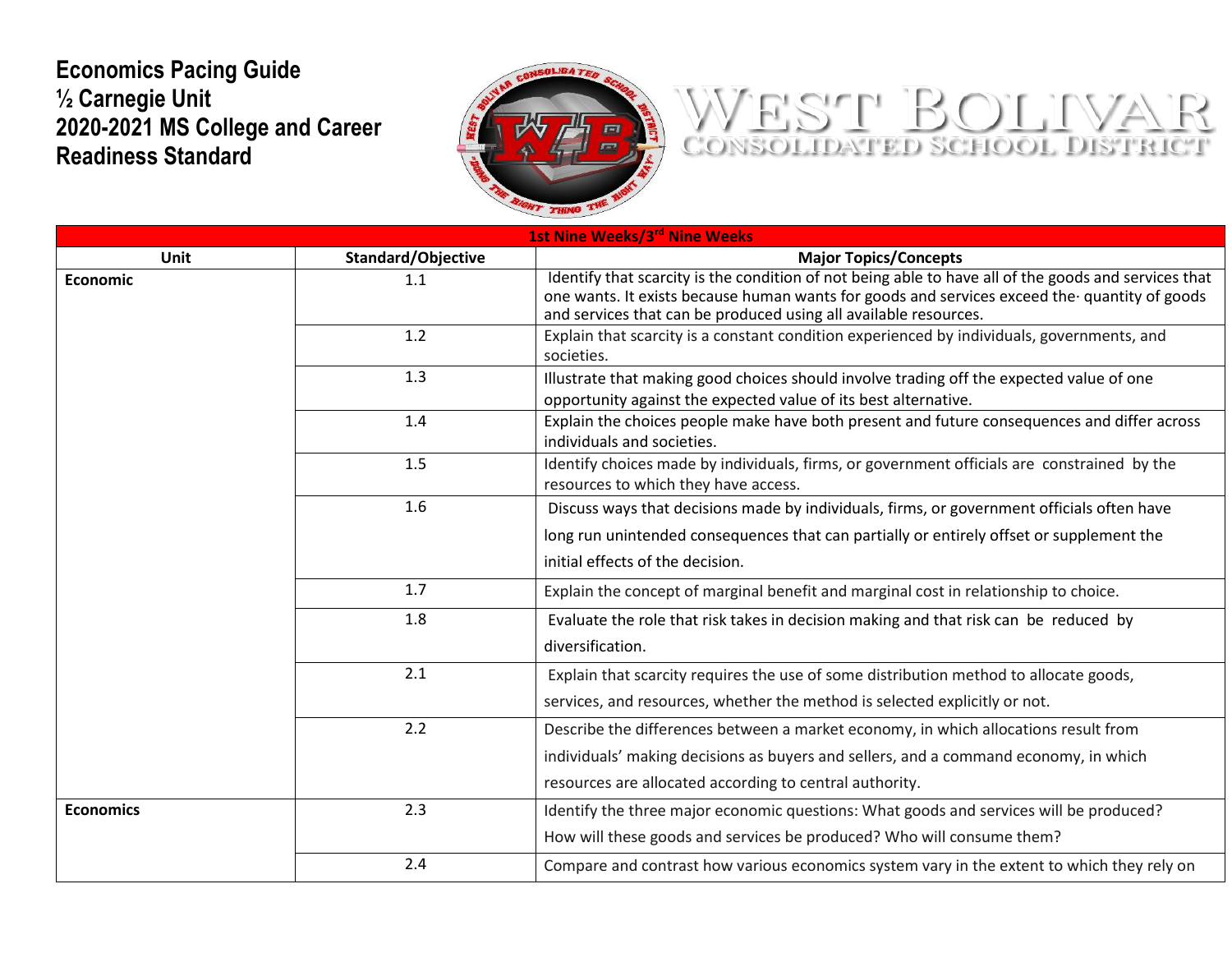|      | government directives (central planning) and signals (prices) from private markets to allocate                                                                                                                                                                                                                                                                                   |
|------|----------------------------------------------------------------------------------------------------------------------------------------------------------------------------------------------------------------------------------------------------------------------------------------------------------------------------------------------------------------------------------|
|      | scarce goods, services, and productive                                                                                                                                                                                                                                                                                                                                           |
|      | resources.                                                                                                                                                                                                                                                                                                                                                                       |
| 2.5  | Compare the benefits and costs of different allocation methods in order to choose the method<br>that is most appropriate for some specific problem can result in more effective allocations and a<br>more effective overall<br>allocation system.                                                                                                                                |
| 3.1  | Describe how consumers, producers, workers, savers, investors, and citizens, people respond to<br>incentives in order to allocate their scarce resources in ways that provide them the highest<br>possible net benefits.                                                                                                                                                         |
| 3.2  | Explain how Free trade increases worldwide material standards of living.                                                                                                                                                                                                                                                                                                         |
| 3.3  | Evaluate gains from free trade and recognize that they are not distributed equally, and some<br>individuals or groups may lose more than they gain when trade barriers are reduced.                                                                                                                                                                                              |
| 3.4  | Explain why even though there are mutual benefits from trade among people in different<br>countries, many nations employ trade barriers to restrict free trade for national defense<br>reasons, to protect key industries, or the agreed upon terms. When transaction costs decrease,<br>trade increases.                                                                        |
| 3.5  | Explain why import restrictions by public policies result in consumers paying higher prices and<br>job opportunities and profits in exporting firms may decrease.                                                                                                                                                                                                                |
| 3.6  | Explain that labor productivity is output per worker.                                                                                                                                                                                                                                                                                                                            |
| 3.7  | Evaluate how growing international economic conditions and policies in one nation are<br>increasingly affected by economic conditions and policies in other nations.                                                                                                                                                                                                             |
| 3.8  | Describe how individuals and nations have comparative advantage in the production of goods or<br>services if they can produce a product at a lower opportunity cost than other individuals or<br>nations.                                                                                                                                                                        |
| 3.9  | Demonstrate that international trade stems mainly from factors that confer comparative<br>advantage, including international differences in the availability of productive resources and<br>differences in relative prices.                                                                                                                                                      |
| 3.10 | Explain that transaction costs are costs (not to be confused with the price of the good or service)<br>that are associated with the purchase of a good or service, such as the cost of locating buyers or<br>sellers, negotiating the terms of an exchange, and ensuring that the exchange occurs on the<br>agreed upon terms. When transaction costs decrease, trade increases. |
| 3.11 | Illustrate that an individual, region, or nation can produce at lowest opportunity cost depend on<br>many factors {which may vary over time), including available<br>resources, technology, and political and economic institutions.                                                                                                                                             |
| 4.1  | Demonstrate that market prices are determined through the buying and selling decisions made<br>by buyers and sellers.                                                                                                                                                                                                                                                            |
| 4.2  | Explain that the term 'relative price' refers to the price of one good or service compared to the<br>prices of other goods and services. Relative prices are the basic measures of the relative scarcity<br>of products when prices are set by market forces (supply and demand).                                                                                                |
| 4.3  | Demonstrate that the market clearing or equilibrium price for a good or service is the price at<br>which quantity supplied equals quantity demanded.                                                                                                                                                                                                                             |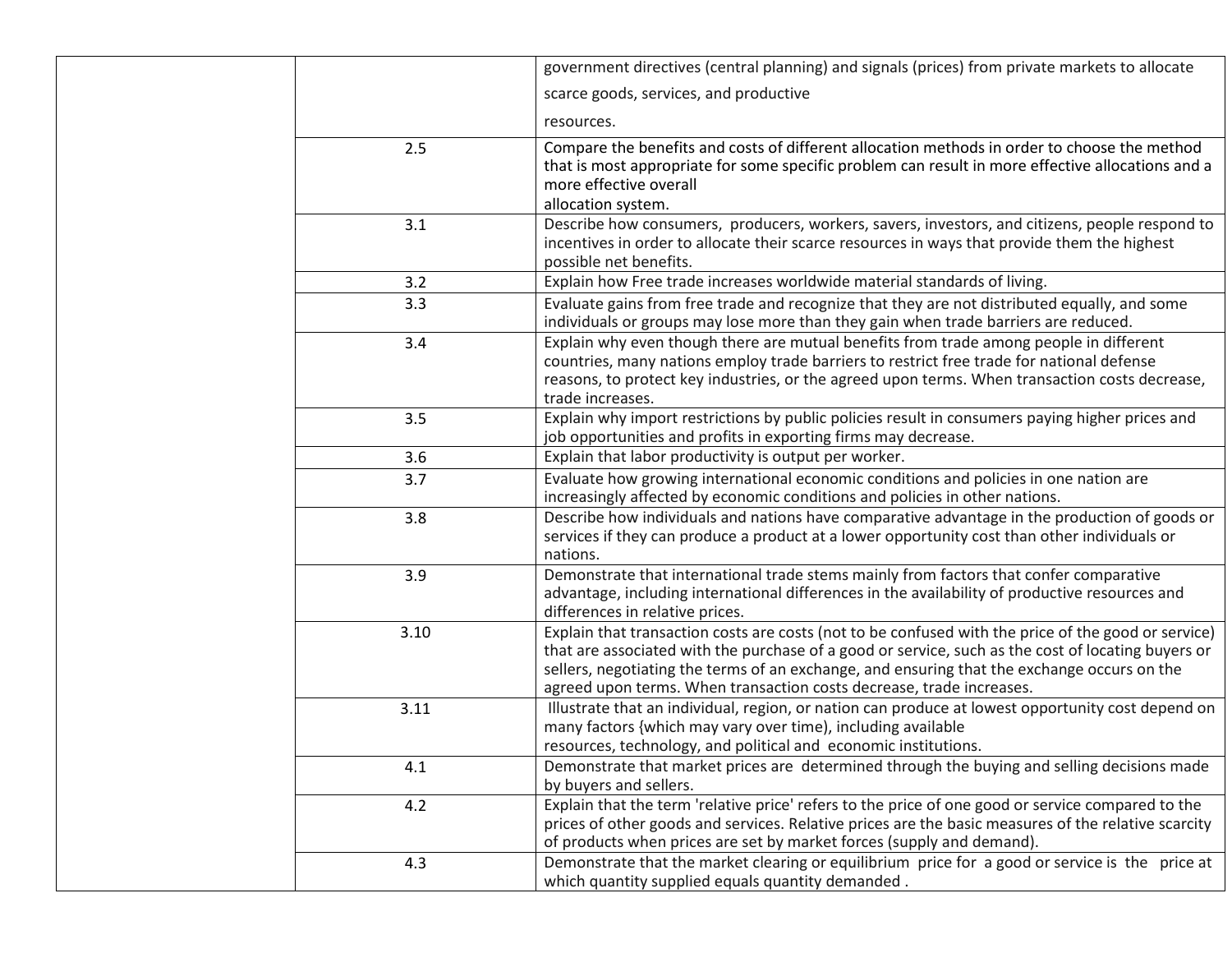|                  | 4.4  | Explain that if a price is above the market clearing price, it will eventually fall, causing sellers to<br>produce less and buyers to purchase more; if it is below the market clearing price, it will<br>eventually rise, causing sellers to produce more and buyers to purchase less.                                                     |
|------------------|------|---------------------------------------------------------------------------------------------------------------------------------------------------------------------------------------------------------------------------------------------------------------------------------------------------------------------------------------------|
|                  | 4.5  | Explain that market outcomes depend on resources available to buyers and sellers, and on<br>government policies.                                                                                                                                                                                                                            |
|                  | 4.6  | Demonstrate that a shortage occurs when buyers want to purchase more than producers want<br>to sell at the prevailing price and that a surplus occurs when producers want to sell more than<br>buyers want to purchase at the prevailing price.                                                                                             |
|                  | 4.7  | Explain that shortages of a product usually result in price increases in a market economy;<br>surpluses usually result in price decreases.                                                                                                                                                                                                  |
|                  | 4.8  | Relate the concept of market price to exchange rates which are set in the foreign exchange<br>market. When the exchange rate between two currencies changes, the relative prices of the<br>goods and services traded among countries using those currencies change; as a result, some<br>groups gain and others lose.                       |
| <b>Economics</b> | 4.9  | Recognize that demand for a product changes when there is a change in consumers' incomes,<br>preferences, the prices of related products, or in the number of consumers in a market.                                                                                                                                                        |
|                  | 4.10 | Recognize that the supply of a product changes when there are changes in either the prices of<br>the productive resources used to make the product, the technology used to make the<br>product, the profit opportunities available to producers from selling other products, or the<br>number of sellers in a market.                       |
|                  | 4.11 | Illustrate that changes in supply or demand cause relative prices to change; in turn, buyers and<br>sellers adjust their purchase and sales decisions.                                                                                                                                                                                      |
|                  | 4.12 | Illustrate how government-enforced price ceilings set below the market-clearing price and<br>government-enforced price floors set above the market- clearing price distort price signals and<br>incentives to producers and consumers. Price ceilings can cause persistent<br>shortages, while price floors can cause persistent surpluses. |
|                  | 5.1  | Describe how pursuit of self-interest in competitive markets usually leads to choices and<br>behavior that also promote the national level of well-being.                                                                                                                                                                                   |
|                  | 5.2  | Evaluating the level of competition in an industry is affected by the ease with which new<br>producers can enter the industry, and by consumers' information about the availability, price<br>and quantity of substitute goods and services.                                                                                                |
|                  | 5.3  | Evaluate how market structures which are dominated by large firms, often competing against                                                                                                                                                                                                                                                  |
|                  |      | only a few other firms cause prices to be higher than they would be in more competitive<br>markets.                                                                                                                                                                                                                                         |
|                  | 5.4  | Explain how collusion among buyers or sellers reduces the level of competition in a market and                                                                                                                                                                                                                                              |
|                  |      | that collusion is more difficult in markets with large numbers of buyers and sellers.                                                                                                                                                                                                                                                       |
|                  | 5.5  | Identify the household as a major institution in which consumption and production take place.                                                                                                                                                                                                                                               |
|                  |      | Recognize that Banks and other financial institutions channel funds from savers to borrowers<br>and investors.                                                                                                                                                                                                                              |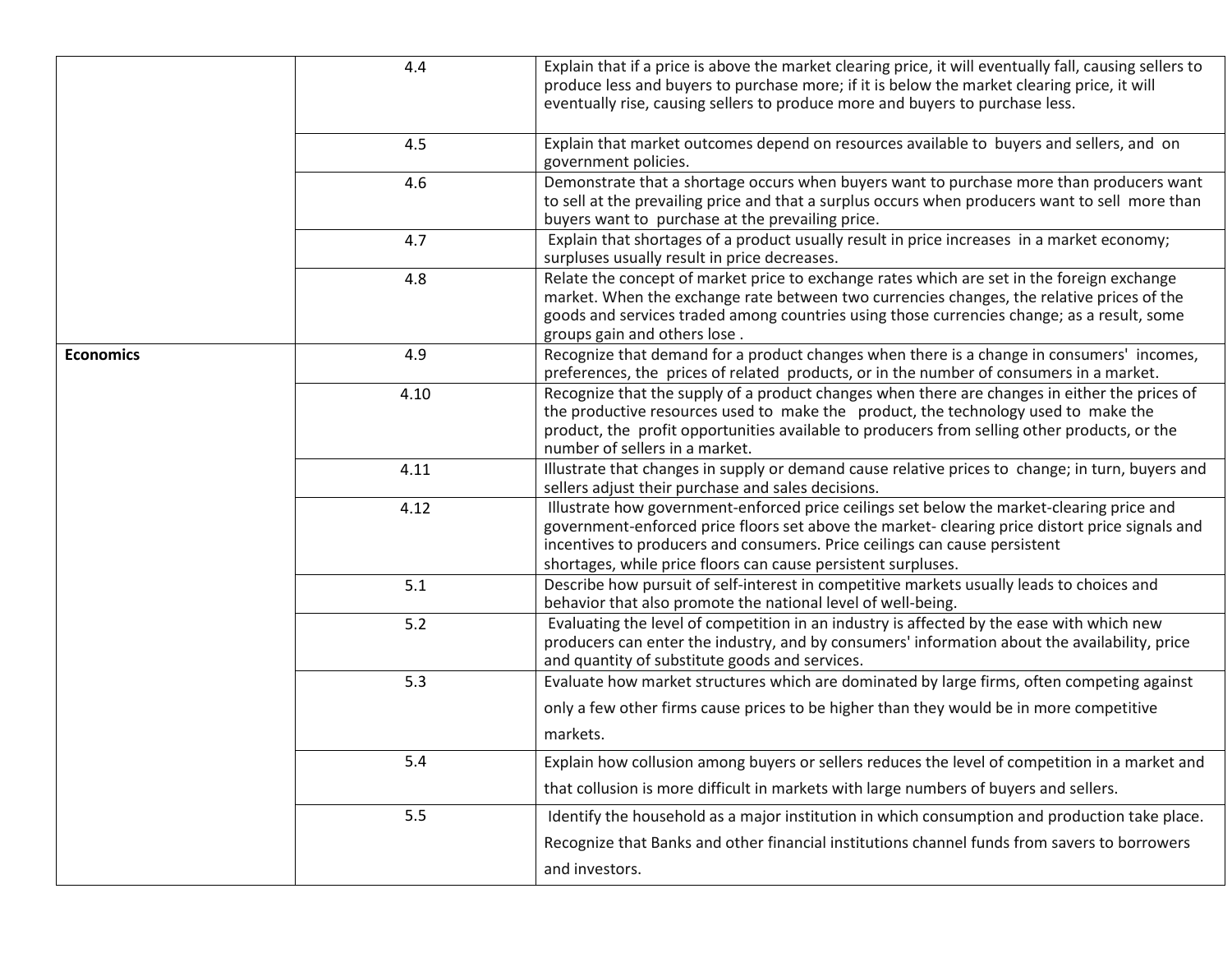|                  | 5.6  | Describe how Labor unions have influenced laws created in market economies and, through the      |
|------------------|------|--------------------------------------------------------------------------------------------------|
|                  |      | process of collective bargaining with employers, labor unions represent                          |
|                  |      | some workers in negotiations involving wages, fringe benefits, and work rules.                   |
|                  | 5.7  | Identify the role that Not-for-profit organizations have and that they are established primarily |
|                  |      | for religious, health, educational, civic, or social purposes and are exempt from certain taxes. |
|                  | 5.8  | Evaluate the role that Property rights, contract enforcement, standards for weights and          |
|                  |      | measures, incorporation and liability rules affect incentives for people to produce and exchange |
|                  |      | goods and services have in regulating price and market security.                                 |
| <b>Economics</b> | 5.9  | Discuss how entrepreneurs organize resources to produce goods and services because they          |
|                  |      | expect to earn profits.                                                                          |
|                  | 5.10 | Demonstrate that Entrepreneurs (as well as other sellers) earn profits when the revenues they    |
|                  |      | receive from selling the products they sell are greater than the costs of production.            |
|                  | 5.11 | Demonstrate that Entrepreneurs (as well as other sellers) incur losses when the revenues they    |
|                  |      | receive from selling the products they sell do not cover the costs of production.                |
|                  | 5.12 | Compare and contrast positive and negative aspects of entrepreneurship.                          |
|                  | 5.13 | Evaluate how entrepreneurial decisions are influenced by tax, regulatory, education, and         |
|                  |      | research support policies.                                                                       |
|                  | 5.14 | Explain and define the different forms of getting income: labor, capital, natural resources, and |
|                  |      | entrepreneurial talents.                                                                         |
|                  | 5.15 | Analyze how peoples' incomes, in part, reflect choices they have made about education,           |
|                  |      | training, skill development, and careers.                                                        |
|                  | 5.16 | Demonstrate how changes in the structure of the economy, including technology, government        |
|                  |      | policies, the extent of collective bargaining and discrimination, can influence personal income. |
|                  | 5.17 | Illustrate how in a labor market, in the absence of other changes, a higher wage increases the   |
|                  |      | reward for work and reduces the willingness of employers to hire workers.                        |
|                  |      | 2 <sup>nd</sup> Nine Weeks/4 <sup>th</sup> Nine Weeks                                            |
| <b>Economics</b> | 6.1  | Describe the three functions of money: a store of value, a unit of account, and a medium of      |
|                  |      | exchange.                                                                                        |
|                  | 6.2  | Explain how money encourages specialization by decreasing the costs of exchange.                 |
|                  | 6.3  | Identify Inflation and its impact on the value of money.                                         |
|                  | 6.4  | Compare and contrast M-1 and M-2 money in the United States.                                     |
|                  | 6.5  | Explain why deposits in checking accounts are considered money but assets such as stocks and     |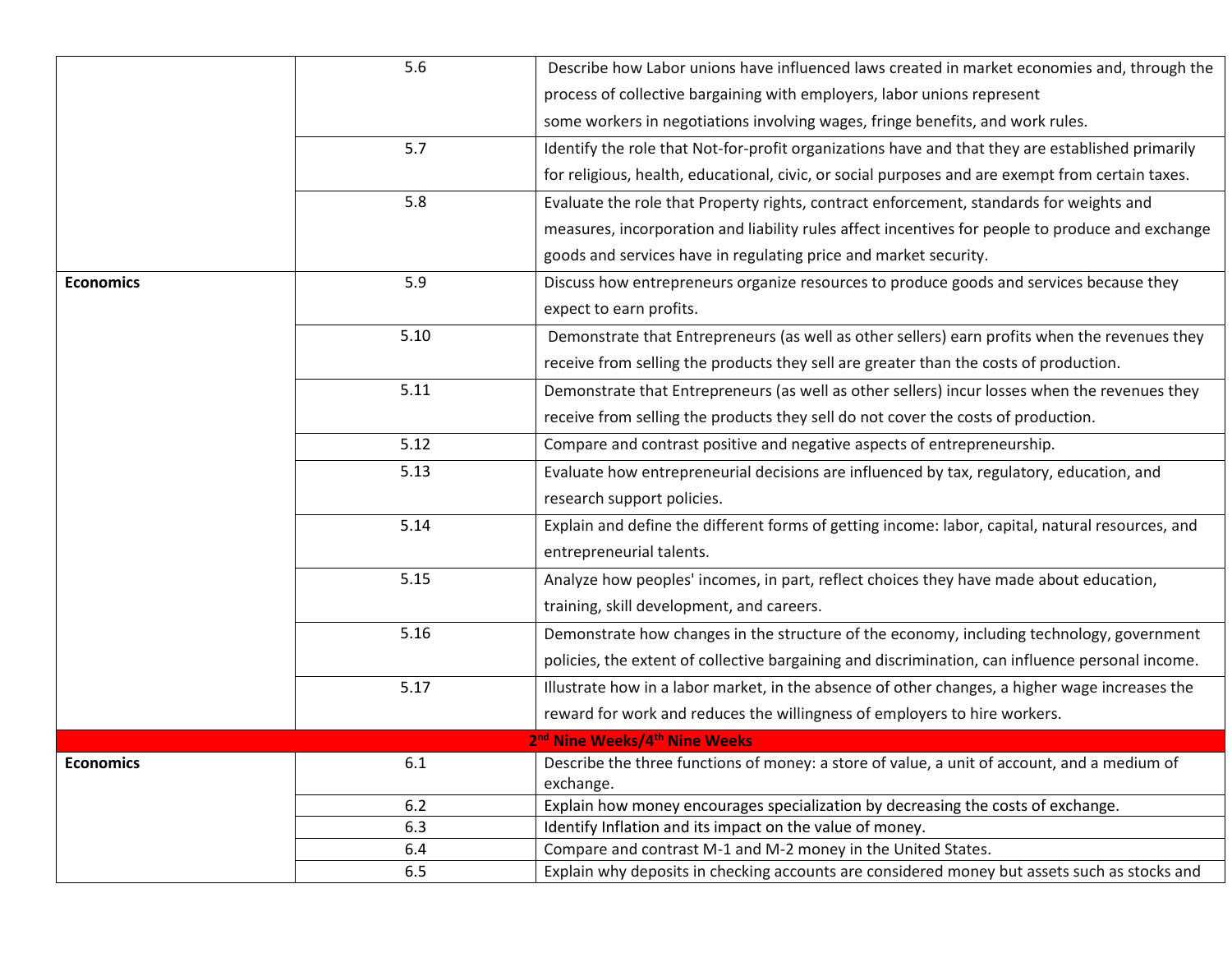|                  |      | bonds are not. Also explain why a credit card should not be considered money.                                                                                                                                         |
|------------------|------|-----------------------------------------------------------------------------------------------------------------------------------------------------------------------------------------------------------------------|
|                  | 6.6  | People consume goods and services, not money; money is useful primarily because it can be<br>used to buy goods and services.                                                                                          |
|                  | 6.7  | Producers use natural resources, human resources, and capital goods (not money) to make<br>goods and services.                                                                                                        |
|                  | 6.8  | Inflation is an increase in most prices; deflation is a decrease in most prices.                                                                                                                                      |
|                  | 6.9  | Given a chart the student will determine in which years inflation occurred given the prices of a<br>market basket of goods and services for three different years.                                                    |
|                  | 6.10 | The consumer price index (CPI) is the most commonly used measure of price-level changes. It<br>can be used to compare the price level in one year with price levels in earlier or later periods.                      |
|                  | 6.11 | The annual inflation rate is the percentage change in the average prices of goods and services<br>over a twelve month period.                                                                                         |
|                  | 6.12 | Explain how in the long-run, inflation results from increases in a nation's money supply that<br>exceed increases in its output of goods and services.                                                                |
|                  | 6.13 | Define an interest rate as the price of money that is borrowed or saved which are determined by<br>the forces of supply and demand.                                                                                   |
|                  | 6.14 | Distinguish between real and nominal interest rates.                                                                                                                                                                  |
|                  | 6.15 | Evaluate the impact of higher real interest rates on business investment spending and consumer<br>spending on housing, cars, and other major purchases.                                                               |
|                  | 6.16 | Describe how expectations of increased inflation may lead to higher interest rates.                                                                                                                                   |
|                  | 6.17 | Examine the types of unemployment.                                                                                                                                                                                    |
|                  | 6.18 | Evaluate why unemployment statistics are an imperfect method of measuring unemployment.                                                                                                                               |
|                  | 6.19 | Compare and contrast how unexpected inflation imposes costs on many people and benefits<br>others.                                                                                                                    |
|                  | 6.20 | Discuss how inflation and unemployment can reduce the rate of growth of national living<br>standards.                                                                                                                 |
|                  | 7.1  | Describe the characteristics of economic growth in the long and short term. Trace and illustrate<br>how economic growth has been a vehicle for alleviating poverty and raising standards of living.                   |
|                  | 7.2  | Explain the importance of investing in new physical or human capital on future productivity and<br>consumption, but such investments require the sacrifice of current consumption and entail<br>economic risks.       |
|                  | 7.3  | Describe how lower interest rates encourage investment.                                                                                                                                                               |
|                  | 7.4  | How the rate of productivity increases in an economy is strongly affected by the incentives that<br>reward successful innovation and investments (in research and development, and in physical<br>and human capital). |
|                  | 7.5  | Define and explain GDP, its components, and how it can be calculated.                                                                                                                                                 |
|                  | 7.6  | Compare and contrast GDP and GDP per capita.                                                                                                                                                                          |
| <b>Economics</b> | 7.7  | Compare and contrast real and nominal GDP.                                                                                                                                                                            |
|                  | 7.8  | Evaluate the business cycle in terms of fluctuations in real GDP around its potential level.                                                                                                                          |